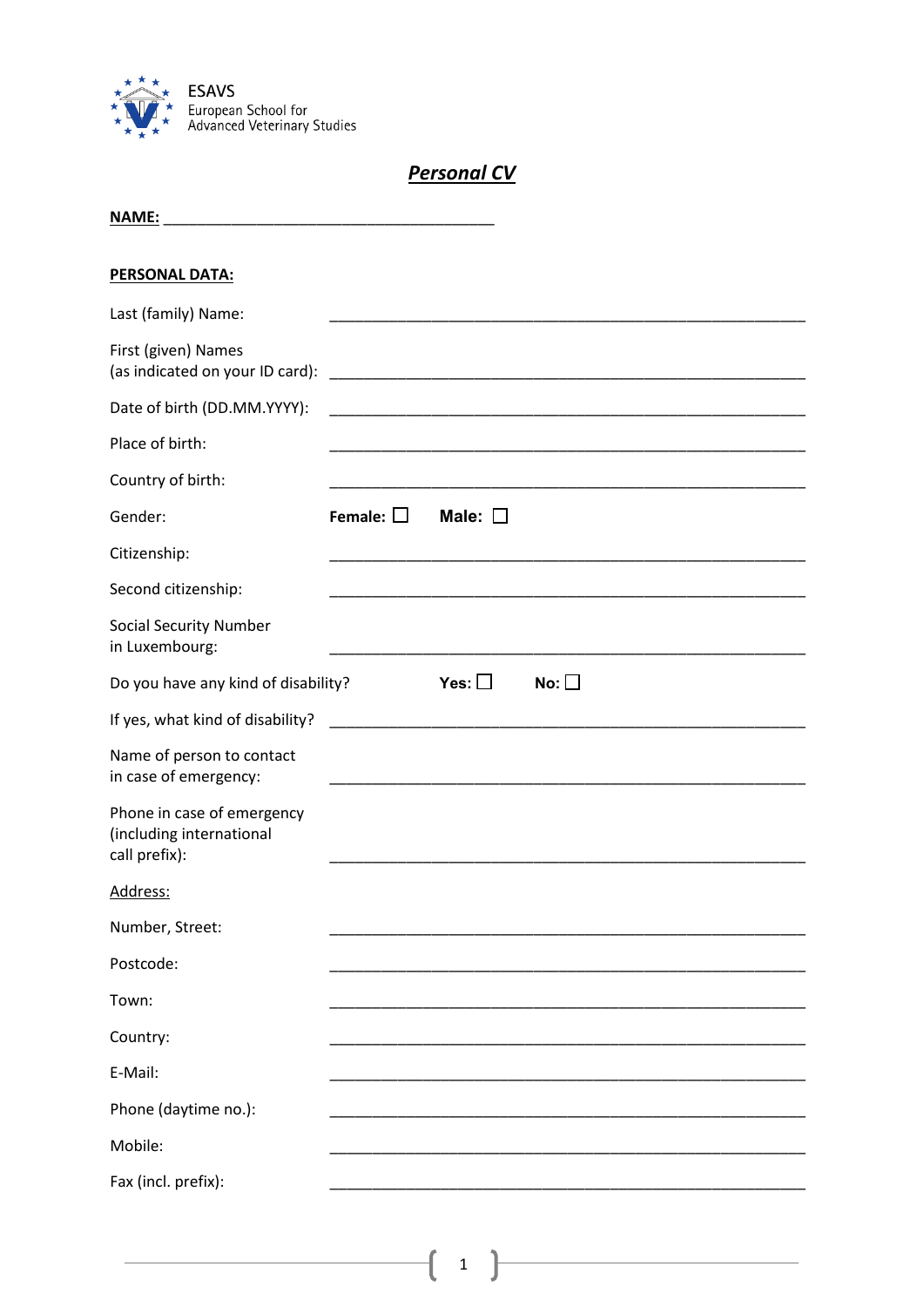

|                                                                       | <b>Personal CV</b> |            |
|-----------------------------------------------------------------------|--------------------|------------|
| <b>NAME:</b>                                                          |                    |            |
| Has your residence changed<br>in the course of the last 6<br>months?: | Yes: $\square$     | No: $\Box$ |
| Former postcode:                                                      |                    |            |
| Country:                                                              |                    |            |
| <b>EDUCATION:</b>                                                     |                    |            |
| Secondary Education (School you have attended before University):     |                    |            |
| Kind of degree:                                                       |                    |            |
| Exact title of the degree:                                            |                    |            |
| Specialization, course:                                               |                    |            |
| Year awarded:                                                         |                    |            |
| Institution:                                                          |                    |            |
| Country:                                                              |                    |            |
| Last Institution in which you were enrolled:                          |                    |            |
| Type of institution:                                                  |                    |            |
| Name of the institution:                                              |                    |            |
| Last degree you prepared:                                             |                    |            |
| Year awarded:                                                         |                    |            |
|                                                                       |                    |            |
| <b>WORKING EXPERIENCE:</b>                                            |                    |            |
| (1) Name of the clinic you were<br>employed:                          |                    |            |
| Position:                                                             |                    |            |
| Field of responsibility:                                              |                    |            |
|                                                                       |                    |            |
|                                                                       |                    |            |